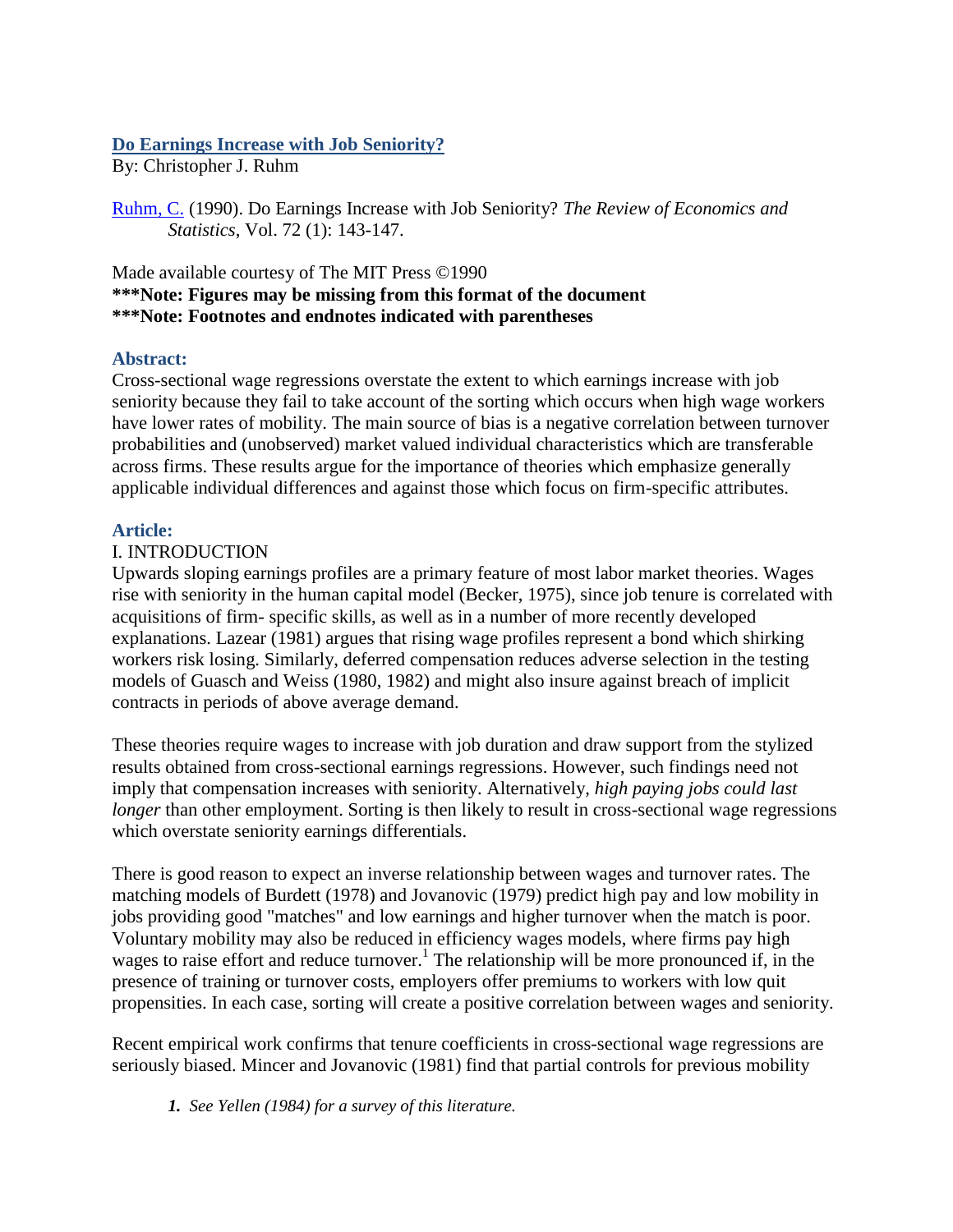reduce the estimated returns to tenure by up to 40%. Altonji and Shakotko (1987), using an instrumental variable technique measuring the difference between current and average tenure *within a given job*, show an almost 80% reduction in seniority wage premiums and Abraham and Farber (1987) find a similar decrease when the estimated *completed* duration of jobs is included in cross-sectional wage regressions. $<sup>2</sup>$ </sup>

This paper investigates whether seniority premiums observed in cross-sectional data result from job-specific attributes or from a sorting process where superior workers simultaneously receive high wages and have low rates of turnover. It does so by examining whether involuntarily terminated employees are able to carry preseparation seniority differentials to their next job.<sup>3</sup> To the extent the premiums are transferred, they represent attributes valued by a number of employers. Conversely, if firm-specific attachments are of greater importance, previous job duration should be uncorrelated (or weakly correlated) with future wages.

Regardless of work history, most displaced individuals are required to search for new employment while jobless. Controlling for characteristics observable by potential employers, we therefore expect them to receive approximately the same distribution of new and wage and job offers. Unlike economically motivated quits, there is little reason for persons with good previous job matches to obtain better than average matches in their first post-layoff employment.<sup>4</sup>

### II. SENIORITY AND WAGES

Standard cross-sectional earnings regressions take the form

$$
W_{j,t} = Bs_{j,t} + e_{j,t'} \tag{1}
$$

where the subscripts *t* and *j* refer to the time period and job, *s* represents seniority (with all other observable characteristics suppressed to clarify exposition), and *e* is the regression error term. The disturbance term can be decomposed into an individual effect (*f*) which influences wages and is transferable across employers, a job-specific match effect (*mj*), and a white noise error  $(u_{j,t})$ . Thus  $e_{j,t} = f + m_j + u_{j,t}$ .

The seniority coefficient estimated from (1) will be unbiased only if tenure is uncorrelated with both match and individual quality  $(E(f|s) = E(m|s) = 0)$ . Conversely, if expected values of either variable increase with job duration, the seniority coefficient will be upwards biased. To see this let  $\phi(\cdot)$  and  $\omega(\cdot)$  indicate the expected value functions of *f* and *m*. In the simple case where *E*(*f*  $|s| = \phi(s) = \phi(s)$  and  $E(m|s) = \omega(s) = \omega(s)$ ,  $\hat{\beta} = \beta + \phi + \omega$ . Since  $\phi$  and  $\omega$  may vary across firms, the bias in the regression coefficient captures an average of the aggregated firm effects. Employers

#### *2. Lang (1987) criticizes this research.*

*3. Kletzer (1989) has recently used information on permanently terminated workers from the Displaced Workers Supplements to the Current Population Survey to investigate some of the questions focused upon in this paper.*

*4. A weak relationship may persist to the extent that longer tenure workers receive longer prenotification of layoffs or greater reemployment assistance.*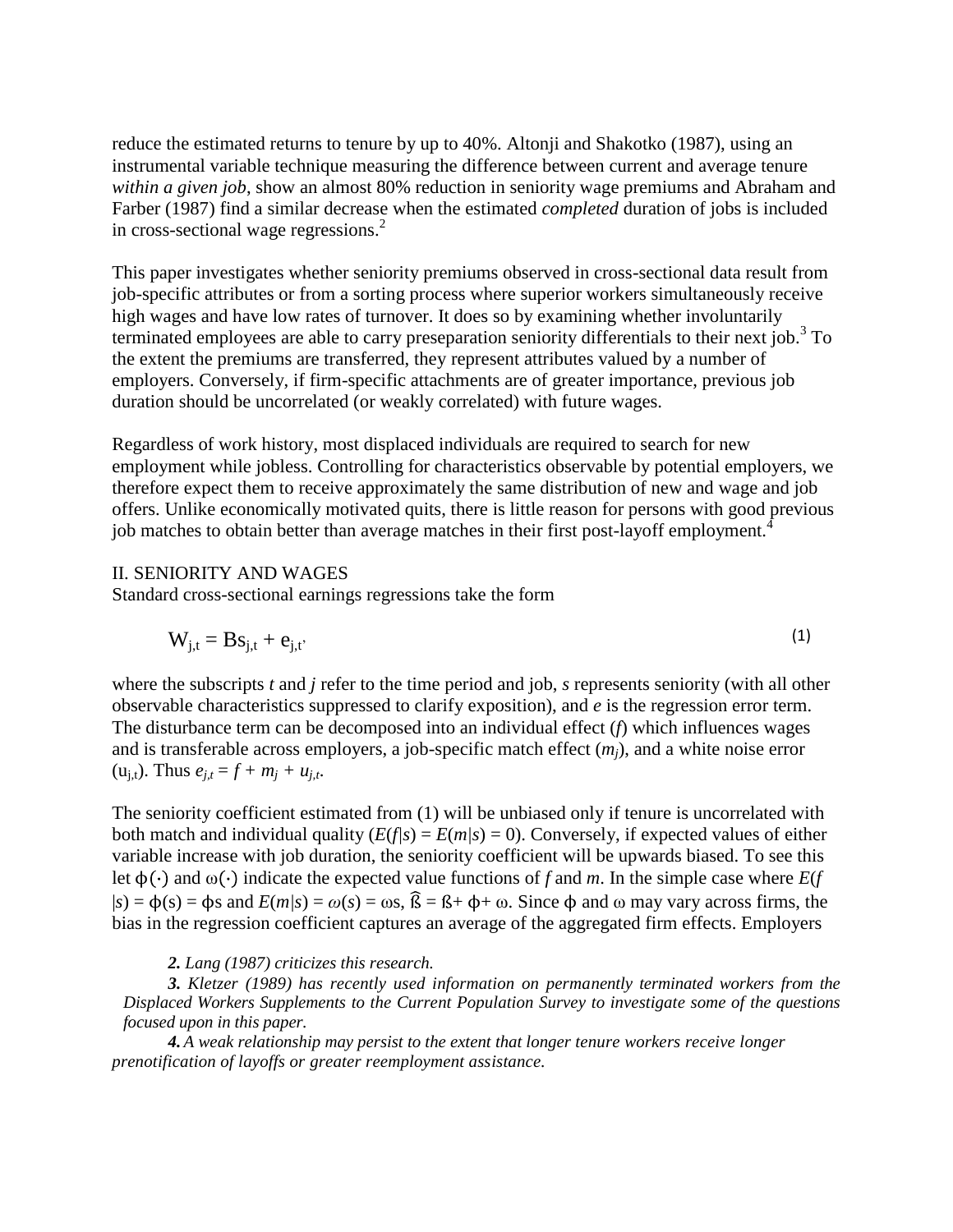frequently terminating workers may have different expectation functions from those with low rates of turnover, thus the cross-sectional (pre-displacement) seniority premiums of laidoff workers may differ from those of job stayers.

Next consider individuals in their first employment following a permanent layoff. Using the subscripts *r* and *p* to denote the pre- and post-separation job, respectively, and suppressing the time subscript, post displacement wages are

$$
w_p = Bs_p + f + m_P + u_P.
$$

Since  $E(f | s_r) = \phi(s_r)$ , provides an unbiased estimate of 4, in regressions of

$$
w_p = Bs_p + Cs_r + e_p,\tag{2}
$$

if  $e_p$  is uncorrelated with  $s_r$ . This condition is fulfilled if  $m_p$  and  $u_p$  are orthogonal to  $s_r$ , in which case  $\hat{C}$  indicates the extent to which market valued transferable characteristics are associated with previous tenure. If seniority differentials resulted exclusively from firm-specific acquisitions,  $\hat{C}$  would equal zero.

 $u_p$  is a random disturbance and is therefore uncorrelated with prior seniority. Postseparation match quality will be positively correlated with previous tenure following *voluntary* turnover, however, since workers quit jobs (for economic reasons) only when superior offers are received. To reduce this correlation, I focus on involuntarily displaced employees, whose reemployment (and match quality) will be more random.

Even if matches occur randomly following permanent layoffs, some workers procure good matches (and high wages) and so will have relatively low subsequent turnover rates. Persons with highly valued transferable attributes may also be relatively immobile and obtain substantial seniority on the new job. As a result, both  $m$  and  $f$  will be positively correlated with  $s_p$  causing an upwards bias in  $\hat{B}$ .

Unbiased estimates of  $\hat{B}$  can be obtained by replacing current seniority with an instrumental variable which is correlated with tenure but orthogonal to match and individual quality. I use an instrument  $(s_p^*)$  which measures the deviation between current job duration  $(s_p)$  and average within-job seniority (rip).<sup>5</sup> This instrumental variable was developed and first used by Altonji and Shakotko (1987). Because it measures changes in seniority within a given job, both match and individual quality are held constant by definition.  $s_p^*$  is therefore uncorrelated with the regression error term and  $\hat{B}$  and  $\hat{C}$ , respectively, show the true returns to seniority and to transferable market valued individual characteristics which are correlated with previous tenure.

**5.** *Thus,*  $s_p^* = s_p - \overline{s}_p$ . For example, if the post-layoff job continues for five survey periods, *average within job tenure is 2.5 years and the value of the instrument in years one through five respectively is — 2, —1, 0, 1, and 2. Similar instruments can be constructed for other forms of the tenure variable. For example* $(s_p^2)^* = s_p^2 - (s_p^2)$ .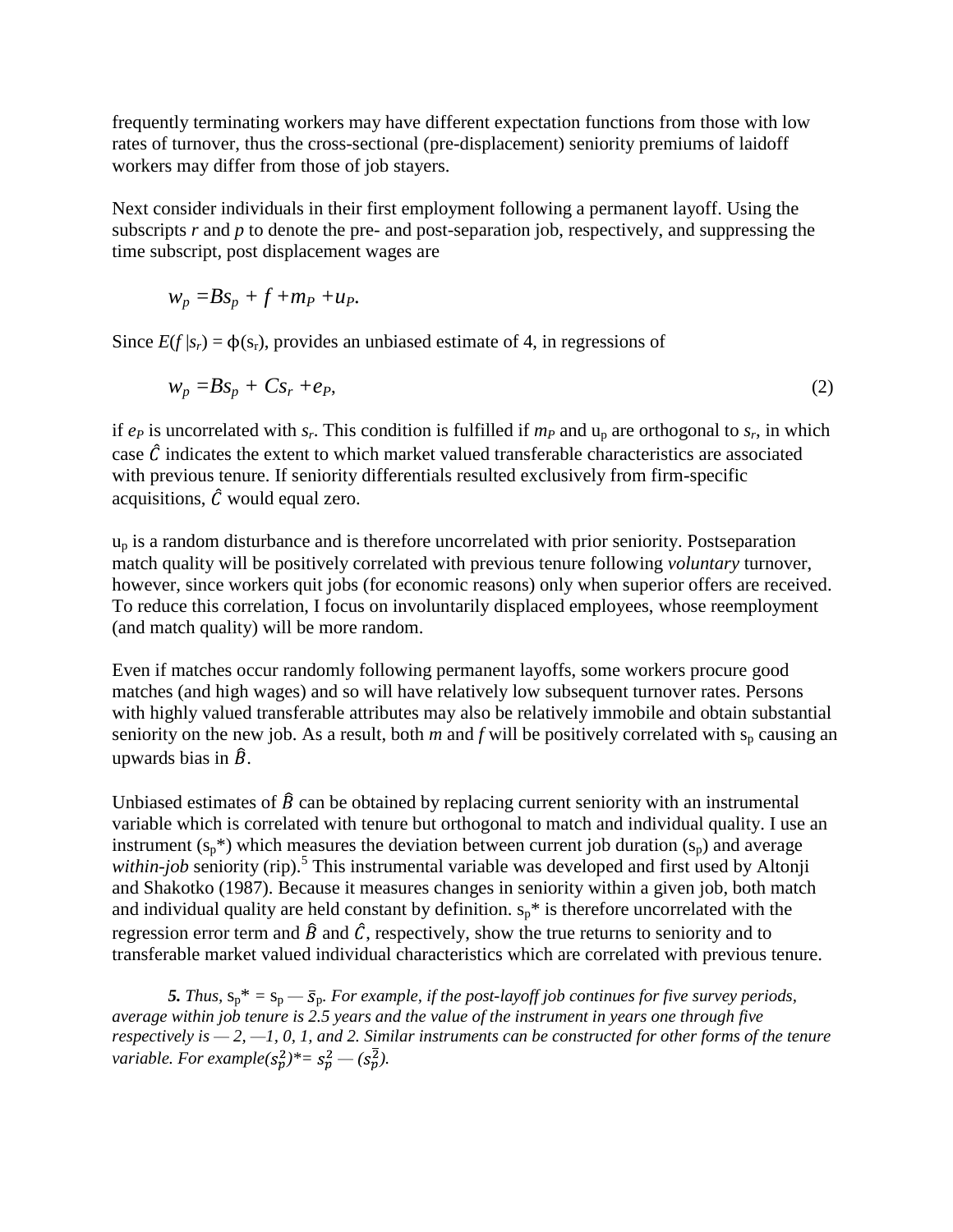Care is needed in generalizing the results described below because the seniority profiles of involuntary job leavers may differ from those of immobile workers. For example, layoffs may be concentrated among individuals with relatively poor matches and small investments in specific human capital, leading to relatively flat pre- separation wage profiles. This concern is partially mitigated by evidence that the seniority differentials of displaced workers are actually *steeper* than for their job stayer counterparts.

### III. DATA AND ANALYSIS

This paper analyzes data on male heads of households from the 1969-1980 waves of the Panel Study of Income Dynamics (PSID).<sup>6</sup> Pooled data are used for individuals employed on their first jobs subsequent to involuntary (permanent) layoffs occurring between 1969 and 1975. Persons over the age of 55 or under 21, at the time of displacement, are excluded from the sample, as are those remaining out of the labor force for all of the 2 years following the calendar year of the termination. This sample includes 1373 individuals and 5559 person-year observations. For comparison purposes, a sample containing both laid-off and non-displaced workers was also constructed from pooled 1969-1975 data.

The dependent variable is the natural log of real weekly wages. Most regressors are specified in fairly standard ways. Data for actual work experience became available in 1974. For earlier years, experience was calculated as 1974 experience plus the difference between the survey year and 1974 (and bounded to be non-negative). Because seniority is available only as a categorical variable prior to 1976, dummy variables were created for 5 tenure groups—less than 1, 1 to 3, 3 to 9, 10 to 19, and 20 or more years seniority. Layoffs are classified as permanent if the worker fails to return to the original employer within 2 calendar years. The standard two stage "Heckman correction" for reemployment selection bias was used to provide consistent estimates in the post-separation wage regressions.<sup>7</sup>

Selected sample means are presented in columns (1) and (2) of table 1. Displaced males are younger, less experienced, less educated and have lower tenure than their full sample counterparts. They are more likely to be nonwhite or unmarried, more frequently work in blue collar jobs (72.1 vs. 54.4%) and receive lower weekly wages (\$141 vs. \$185) than the full sample: Post-separation earnings are approximately 16% higher than pre-layoff wages. This does not imply that involuntary terminations raise wages, however, since the compensation of other workers may be growing at a faster rate.<sup>8</sup>

Columns (3) and (4) show the results of period zero (preseparation) earnings regressions for the full sample and subsample of workers displaced in year one. The coefficients *TEN2* through

*6. Women are excluded because of the small number in the survey and because the process generating tenure premiums is likely to be substantially different than for men. Future work focusing on females is needed.*

*7. See Heckman (1979) for details. Wage observations are missing, due to sustained unemployment, for 8.8% (535 out of 6095) of the sample. The regressions were also estimated without correcting for selection bias. This did not lead to important changes in the coefficients of interest.*

*8. Recent work examining the wage consequences of mobility (i.e. Mincer 1986, Ruhm 1987a) finds greater gains following quits than layoffs and, controlling for the reason for turnover, for low than high tenure workers. Ruhm also uncovers important gender differences.*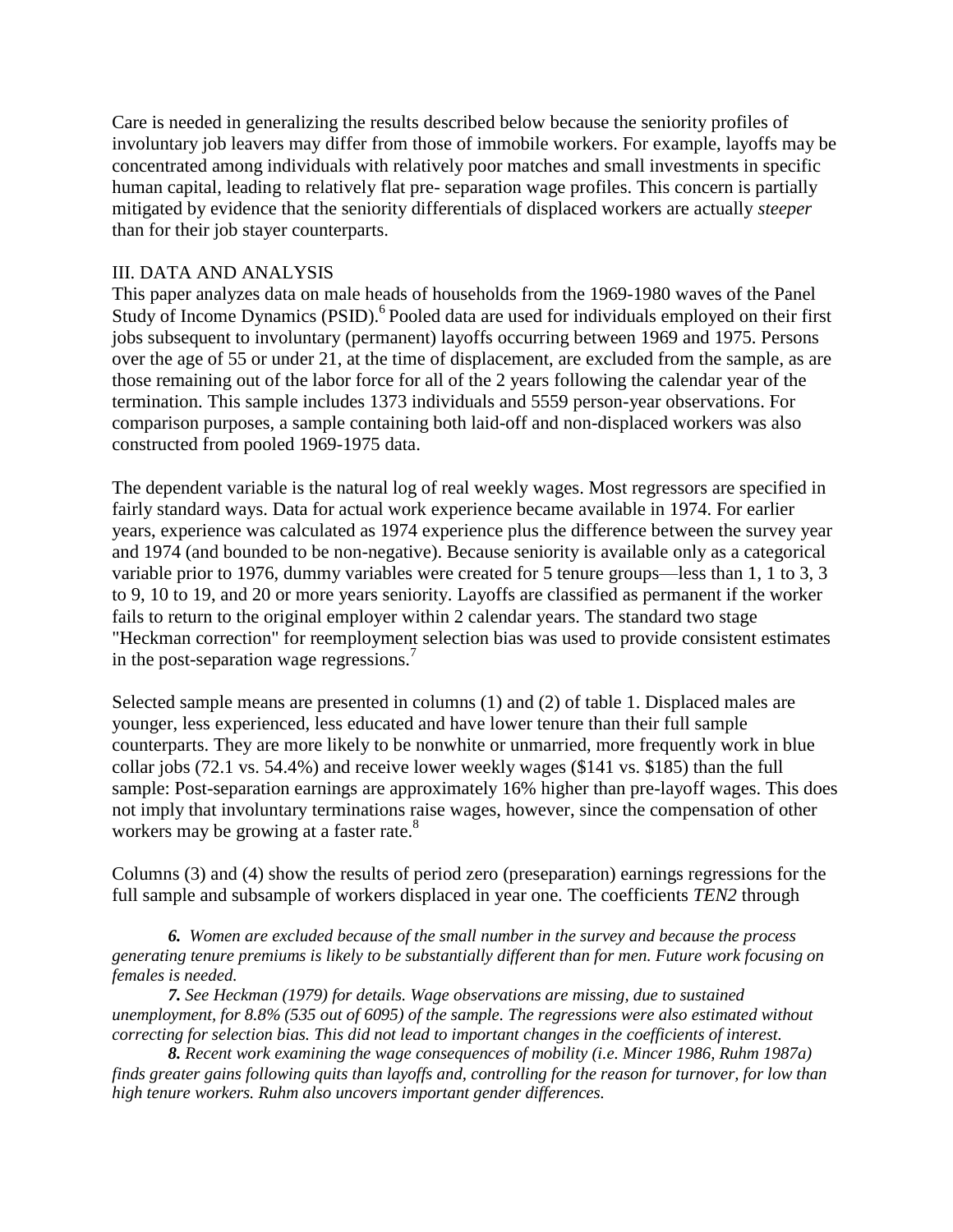*TENS* in column (3) indicate seniority differentials of job stayers. Wage premiums, over new job entrants, range from 10.7%, for workers with 1 to 3 years tenure, to a maximum of 20.7% after 10 to 19 years seniority.

*LA Y1* through *LAYS* show how the preseparation wages of displaced workers compare to those of job stayers with equivalent seniority. The negative coefficients indicate lower pay. While the shortfalls are statistically significant and range between 10% and 13% for persons with less than a decade on the job, no significant differences exist for individuals with 10 or more years tenure. This suggests that firms initially use layoffs to eliminate less desirable workers, with senior employees being terminated more randomly. It also implies that period zero tenure profiles will be steeper for involuntary job leavers than for other workers. This can be seen by comparing the coefficients *TEN2* through *TENS* in column (4) with their counterparts in column (3). The maximum seniority premium is 20.7% for job stayers but almost 27% in the layoff subsample.

Columns (5) and (6) present estimates of the post-layoff wage regressions. *TEN2* through *TENS* indicate the correlation between *pre-displacement* seniority and *post-displacement* earnings and show the extent to which preseparation tenure premiums result from low turnover rates among persons with transferable market valued characteristics. *DUR* and *DURSQ* indicate how wages change with seniority in the immediately following employment. The coefficients in column (5) apply to instrumental variables measuring *within- job* deviations in seniority and are of primary interest. For comparison purposes, column (6) presents estimates of OLS regressions using actual post-separation tenure. If the post- separation seniority variable is of reasonably good quality and differences in unobserved job match or individual quality remain, after controlling for predisplacement seniority, we expect the OLS tenure coefficients to exceed the IV estimates.

Seniority premiums obtained prior to displacement continue onto the first subsequent job. Those with 1 to 19 years tenure actually earn a larger differential following the layoff than before it. For example, the 10 to 19 year group earns 27.4% more than to new job entrants and 16.8% greater than the 1 to 3 year category, prior to mobility, but 44.5% and 28.4% premiums, respectively, on the first post-displacement job. Seniority differentials transfer less completely for the longest tenure category —they earn 26% more than the less than 1 year group before the layoff but only 14% greater after it.

These results suggest that virtually the entire cross- sectional return to seniority (for workers with less than 20 years on the job) is explained by low turnover among individuals with market valued transferable characteristics. This interpretation receives further support from the small returns to post-layoff seniority in the instrumental variable regressions described in column (5). According to these estimates, earnings growth during the first 5 years on the post-displacement job averages only 2.5%. By contrast, the premium is a much larger 25.7% when actual postseparation tenure, rather than the within job instrument, is used (see column (6)). This indicates important unobserved differences in job or individual quality, even when prior seniority is controlled for.

Wage regressions were also estimated for subsamples stratified by ethnic status (white vs. nonwhite), industry (manufacturing vs. non-manufacturing), and occupation (blue collar vs. professional, managerial, and technical). Space does not permit a full discussion of the results, however, two findings are worth noting. First, wage profiles are far steeper for professional,

*9. A table showing full regression results is available from the author.*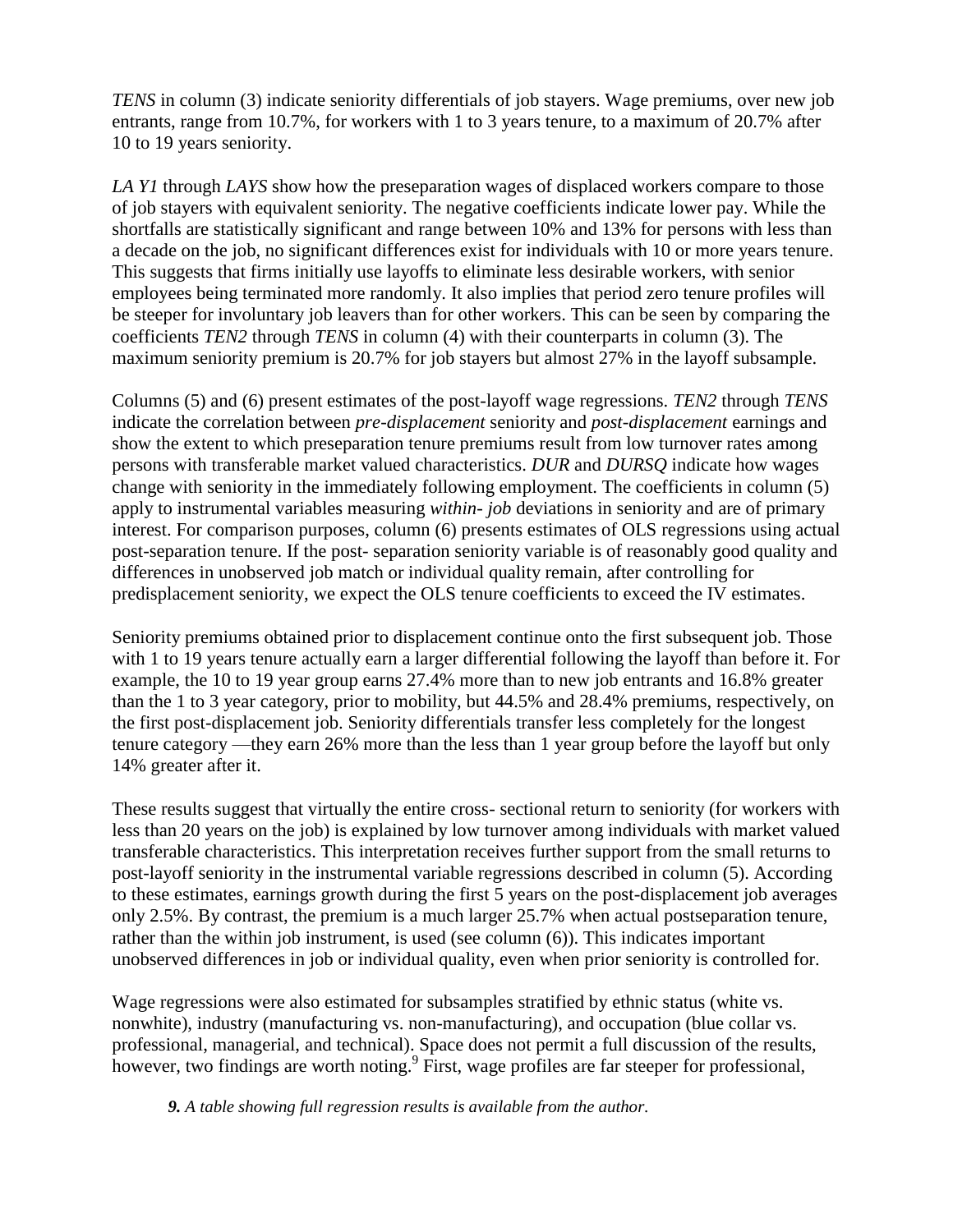|                              | Sample Means   |          | $W_0$               |                    | W,                 |                     |
|------------------------------|----------------|----------|---------------------|--------------------|--------------------|---------------------|
|                              | All<br>Workers | Layoffs  | All<br>Workers      | Layoffs            | IV                 | <b>OLS</b>          |
| <b>EXP</b>                   | 18.5 yrs       | 15.1 yrs | 0.033               | 0.038              | 0.041              | 0.037               |
| <b>EXPSQ</b>                 |                |          | (25.70)             | (6.60)             | (8.20)             | (7.46)              |
|                              |                |          | $-6.7E - 4$         | $-8.9E - 4$        | $-0.001$           | $-9.6E - 4$         |
|                              |                |          | $(-20.22)$          | $(-5.46)$          | $(-7.64)$          | $(-7.17)$           |
| <b>EDUC</b><br><b>EDUCSQ</b> | 11.2           | 10.6     | $-6.0E - 3$         | $-0.035$           | $-0.067$           | $-0.053$            |
|                              |                |          | $(-1.80)$           | $(-2.15)$          | $(-5.84)$          | $(-4.74)$           |
|                              |                |          | $3.3E - 3$          | $3.8E - 3$         | 0.006              | 0.006               |
| <b>NONWHITE</b>              | 30.0%          | 40.3%    | (20.35)<br>$-0.291$ | (4.50)<br>$-0.365$ | (9.40)<br>$-0.419$ | (8.48)<br>$-3.93$   |
|                              |                |          | $(-37.09)$          | $(-11.00)$         | $(-13.28)$         |                     |
| <b>MAR</b>                   | 90.1           | 83.2     | 0.286               | 0.288              | 0.295              | $(-12.64)$<br>0.286 |
|                              |                |          | (25.69)             | (6.99)             | (11.41)            | (11.18)             |
| TEN <sub>2</sub>             | 24.7           | 31.6     | 0.102               | 0.087              | 0.118              | 0.124               |
|                              |                |          | (9.56)              | (2.44)             | (6.83)             | (7.23)              |
| TEN3                         | 26.4           | 17.0     | 0.170               | 0.164              | 0.290              | 0.273               |
|                              |                |          | (15.95)             | (3.78)             | (7.51)             | (7.14)              |
| TEN4                         | 20.0           | 7.6      | 0.188               | 0.242              | 0.368              | 0.359               |
|                              |                |          | (16.29)             | (4.01)             | (10.77)            | (10.58)             |
| TEN5                         | 12.4           | 4.0      | 0.147               | 0.237              | 0.131              | 0.154               |
|                              |                |          | (11.05)             | (2.94)             | (2.98)             | (3.54)              |
| LAY1                         |                |          | $-0.105$            |                    |                    |                     |
|                              |                |          | $(-4.64)$           |                    |                    |                     |
| LAY <sub>2</sub>             |                |          | $-0.135$            |                    |                    |                     |
|                              |                |          | (5.51)              |                    |                    |                     |
| LAY3                         |                |          | $-0.128$            |                    |                    |                     |
|                              |                |          | $(-3.93)$           |                    |                    |                     |
| LAY4                         |                |          | $-0.047$            |                    |                    |                     |
|                              |                |          | $(-0.97)$           |                    |                    |                     |
| LAY5                         |                |          | $-0.036$            |                    |                    |                     |
|                              |                |          | $(-0.54)$           |                    |                    |                     |
| <b>DUR</b><br><b>DURSQ</b>   |                |          |                     |                    | 0.019              | 0.047               |
|                              |                |          |                     |                    | (1.42)             | (4.28)              |
|                              |                |          |                     |                    | $-2.8E-3$          | $1.3E - 3$          |
| <b>MILLS</b>                 |                |          |                     |                    | $(-2.23)$          | $(-1.09)$           |
|                              |                |          |                     |                    | 0.929              | 0.791               |
|                              |                |          |                     |                    | (3.20)             | (2.76)              |
| N                            |                |          | 22,556              | 1373               |                    | 5559                |
| <b>RSQ</b>                   |                |          | 0.389               | 0.294              | 0.332              | 0.341               |
|                              | (1)            | (2)      | (3)                 | (4)                | (5)                | (6)                 |

TABLE 1.-VARIABLE MEANS AND WAGE REGRESSIONS

Source: PSID 1969-1980. t-statistics are in parentheses. Also included in regressions are an intercept and dummy variables for city size and the survey year. Note: Variable Definitions: Continuous variables -  $W_0$  = log of real weekly wages in current year (full sample) or year prior to displacement;  $W_t$  = log of real weekly wages in period t, where layoff occurred in period one;  $EXP =$  work experience;  $EXPSQ = EXP*EXP$ ;  $EDUC =$  education;  $EDUCSQ =$  $EDUC*EDUC$ ;  $DUR =$  actual or instrumental variable for seniority on post-displacement job;  $DURSQ =$  actual or instrumental variable for square of seniority on post-displacement job; MILLS = inverse Mill's ratio from probit reemployment equation. Dummy variables (equal one if)-NONWHITE = nonwhite; MAR = married; Period zero (preseparation) tenure: TEN1 = < 1 year; TEN2 = 1-3 years; TEN3 = 3-9 years; TEN4 = 10-19 years: TEN5 = > 20 years; LAYX = LAYOFF\*TENX (for  $X = 1, 2, 3, 4$ , and 5), where LAYOFF equals one if a permanent layoff occurs in period 1.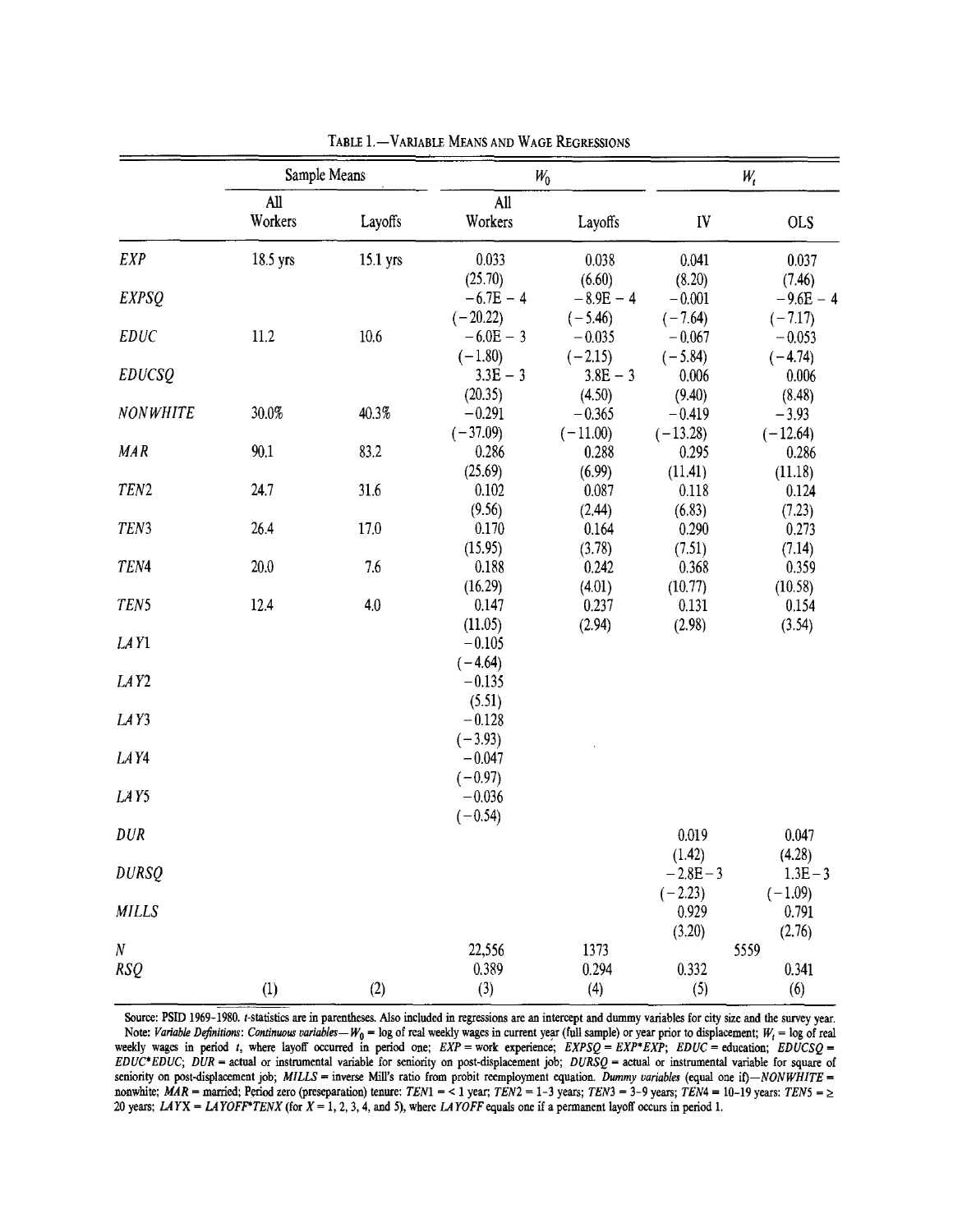managerial, and technical employees than for other workers. Where the estimated return to 5 years seniority is only around 2% for the entire sample and is zero or negative for blue collar occupations, it is approximately 33% for professionals. This result is consistent with recent research by Davis (1987) indicating much faster within-job earnings increases for managers than for other occupations. Second, there is some evidence of ethnic group differences in earnings profiles. The coefficients on the instrumented tenure variables are negative and statistically insignificant for nonwhites, whereas the estimated wage gain for staying 5 years on the first postdisplacement job exceeds 9% for whites.

### IV. CONCLUSION

Cross-sectional estimates of within-job earnings growth are strongly biased by a positive correlation between the regression error term and job seniority. This occurs mainly because individuals with high tenure possess market valued attributes which are transferable across firms. Differences in match quality appear much less important.

Using an instrumental variable measuring deviations between current and average *within job* tenure, there is virtually no reward for seniority on the first employment held after a permanent layoff. Conversely, the preseparation seniority differentials of persons leaving jobs of up to 20 years duration are retained (and frequently increased) upon reemployment. Individuals with still longer tenure appear more vulnerable to loss of seniority premiums following displacement.

For male head of households, the estimated return to five years seniority falls from 22.5% to 2.5% when match and individual quality are controlled for. The reductions for whites are slightly smaller—from 29.8% to 9.4%. Therefore, only 10% to 25% of cross-sectional tenure premiums represent actual within-job earnings increases. Other recent research yields similar results. Altonji and Shakotko (1987) find that the actual return to tenure, for white males, is only 9% to 30% as large as that indicated by cross-sectional estimates. Abraham and Farber (1987) argue that the corrected estimate (also for white males) is between one-fifth and one-third as large as in cross-sectional data.

These results question the importance of theories which emphasize match quality or firm-specific endowments. On the other hand, models which emphasize transferable (unobserved) worker traits probably deserve greater attention. It is not clear which specific characteristics are valued across firms. Related work (Ruhm, 1987b) suggests that heterogeneity in quit propensities may be of considerable importance. These findings should not be taken to imply that worker-firm attachments are never consequential. For example, managerial and professional workers gain considerable rewards for remaining with a single employer.

### **REFERENCES**

- Abraham, Katharine G., and Henry S. Farber, "Job Duration, Seniority and Earnings," American Economic Review 77 (June 1987), 279-297.
- Altonji, Joseph, and Robert Shakotko, "Do Wages Rise With Job Seniority?" Review of Economics Studies 54 (July 1987), 437-460.

Becker, Gary S., Human Capital, 2nd edition (New York: Columbia University Press, 1975).

Burdett, Kenneth, "A Theory of Employee Job Search and Quit Rates," American Economic Review 68 (Mar. 1978), 212-220.